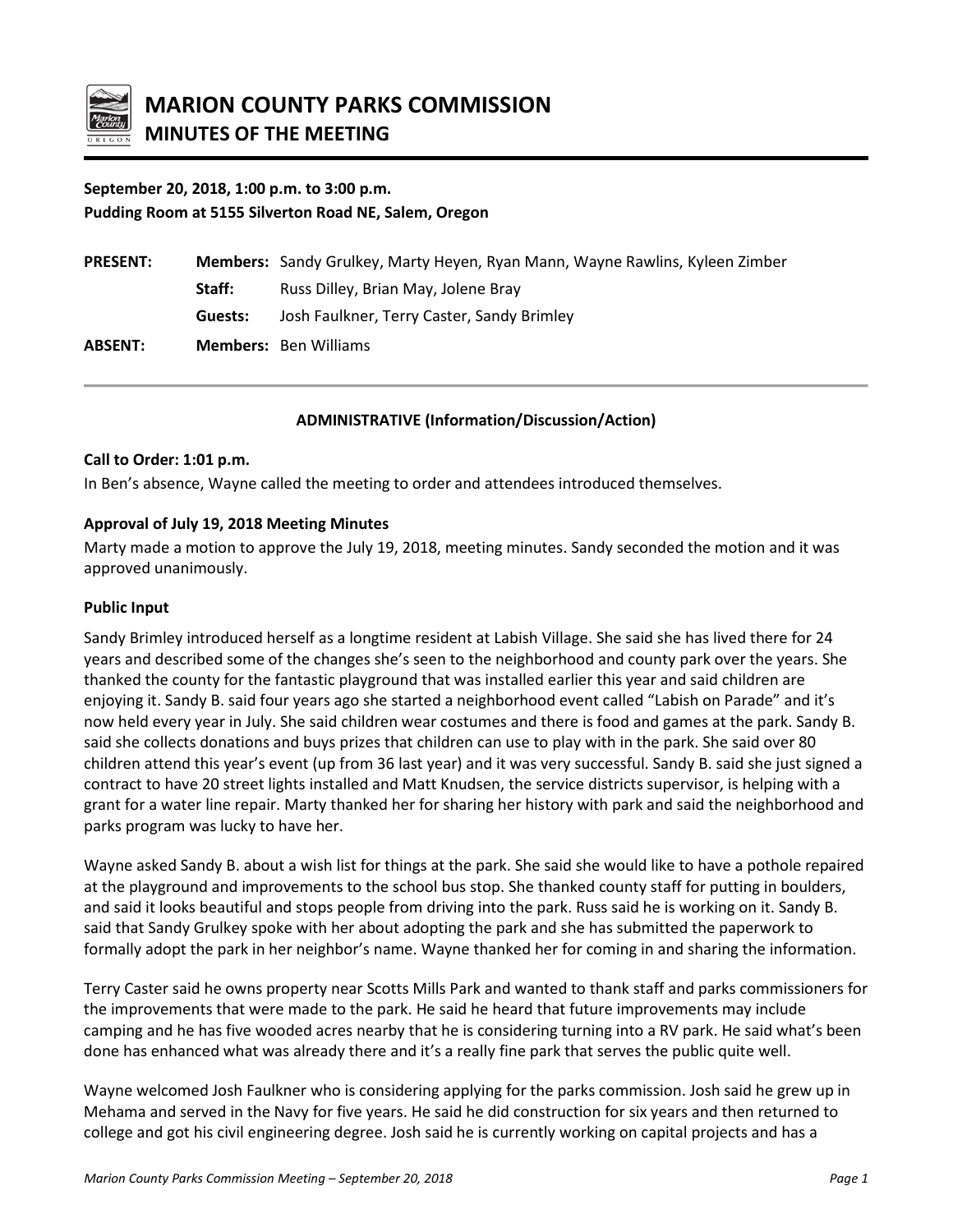background on construction. He said personally he wants to be more involved in community and be more of a voice for community members. The commission thanked him for attending.

## **Commission Member Announcements and Upcoming Events**

None.

## **COMMISSIONER REPORTS**

**Sandy reported on her recent visit to Labish Village Park.** She showed an aerial map of the park and said the county purchased the property in 1985. She said Sandy Brimley's grandson, Gideon, has requested a BMX track be built at the park. Sandy G. said there are 376 people in this tiny community and half have children under the age of 18. She said people are using the street in front of the park as part of the park; not a lot of people park there. Russ said another picnic table pad will be installed with a new picnic table and the existing picnic table will be replaced. Sandy G. said she asked two handicapped people if they have trouble accessing the park and they told her they did not. She said the park is not one of the most attractive parks in the county parks system but the neighbors make it wonderful. Wayne said he hadn't realized the population that used the park was so large. Kyleen asked if Land and Water Conservation funds were used to purchase the park. Russ said they were not.

**Ryan reported on his recent visit to St. Louis Ponds Park.** He said the park is operated by both Marion County and the Oregon Department of Fish and Wildlife (ODFW). Ryan said this is a really well established park with a clear purpose. He said it is well used for fishing and dog training, and a good trail system that could be expanded. Ryan said the park's web page says it is 21.87 acres but the Parks Master Plan lists it as 20.83 acres. It is unclear which number is correct. Wayne said the ponds were created to get gravel for building I-5 during Eisenhower's construction of interstate highways and water was pumped in. Ryan said the park is not really quiet because of its close proximity to I-5. He said ODFW stocks the pond with fish and that's indicated on the entrance sign. Ryan said there are good disposal options for recycling fishing line and waste, and there are two covered areas along the paved walkway. He said the park has a pit toilet, an ADA portable restroom, and two nice ADA docks. Ryan said there are map signs at each pond that shows the shape of each pond, and there are beavers on the ponds and they've taken down several trees. Marty asked if staff removed beaver dams. Russ said everything in the ponds is under the jurisdiction of ODFW. Ryan said there is a sink hole that needs to be repaired. He said he visited the park on a Sunday afternoon and there was fishing at each pond. He said park is great for fishing and seems great for dog training. Ryan the park is in good shape but could use some new signage and more sitting areas. Russ said he met with ODFW staff two weeks ago and discussed signage, including how to combine and reduce the number of small signs that are currently posted. He said ODFW has a master plan in place. Russ said he wants to put in a second camp host site and second restroom but the water table is very high, which complicates things. Wayne thanked Ryan for a nice presentation.

## **Projects for Assigned Parks**

At the November meeting Sandy will report on Packsaddle Park and Ben will report on Aumsville Ponds Park.

## **STAFF UPDATES**

## **North Fork Corridor Update**

Russ said Bear Creek closed early because the camp host left ahead of schedule and with no one present to oversee the park, there were issues of concern. He also said no one camped at the park last weekend so he felt it was okay to close early. Russ said the park saw a lot of use over the summer and it was very successful. Marty asked if the county can provide Dish or Direct TV as a perk for camp hosts. Brian said it's been an issue because of trees in the canyon obstructing satellite signals. He said there is also no phone line that far up the canyon; hosts have a radio and the nearest emergency phone is at the Elkhorn fire station. Russ said the county is already recruiting a camp host for the 2019 season.